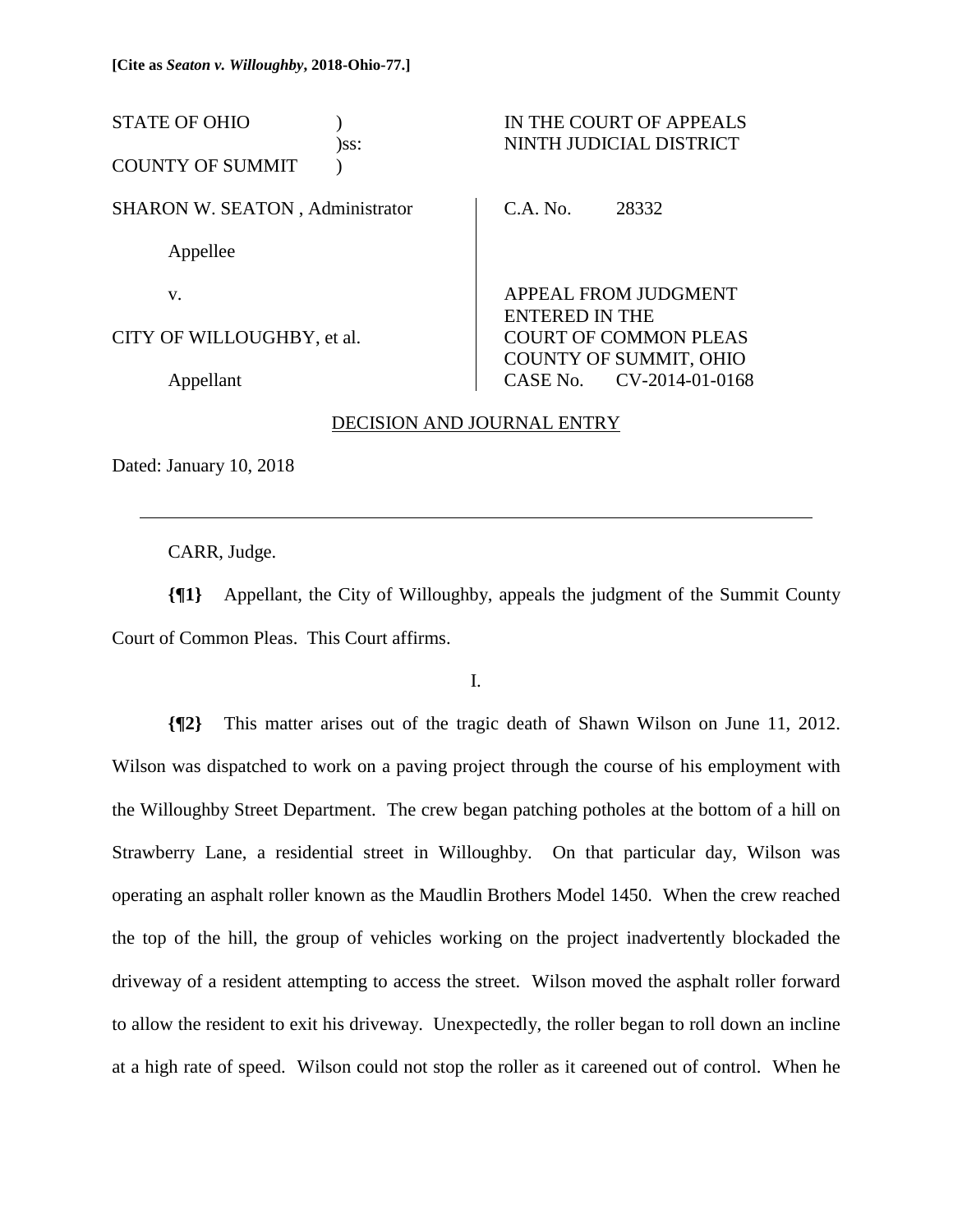attempted to jump off the machine to safety, he struck his head on the pavement. He subsequently died from his injuries.

**{¶3}** On January 14, 2014, Sharon W. Seaton, as the Administrator of the Estate of Shawn Wilson, filed a complaint against numerous defendants, including the City of Willoughby ("the City"). The complaint contained claims for survivorship and wrongful death. With leave of court, Seaton filed an amended complaint in April 2015. The City filed an answer generally denying the allegations in the complaint and setting forth numerous defenses, including that the City was immune from liability under R.C. 4123.74. While the Seaton's claims against the City endured, the claims against the other defendants were eventually dismissed from the action.

**{¶4}** On January 7, 2016, the City filed a motion for summary judgment arguing that it was entitled to workers compensation immunity under R.C. 4123.74 as to the survivorship and wrongful death claims. The City further maintained that the employer intentional tort exception to immunity was not applicable under the facts of this case. Seaton filed a memorandum in opposition to the motion and the City replied thereto. Seaton was permitted to file a sur-reply brief. The trial court ultimately denied the motion for summary judgment, concluding that there was a question of fact as to whether the City deliberately removed a safety guard from the asphalt roller.

**{¶5}** On appeal, the City raises one assignment of error.

II.

## **ASSIGNMENT OF ERROR**

THE LOWER COURT ERRED WHEN IT DENIED THE APPELLANT/CITY OF WILLOUGHBY THE BENEFIT OF IMMUNITY UNDER R.C. CHAPTER 4123.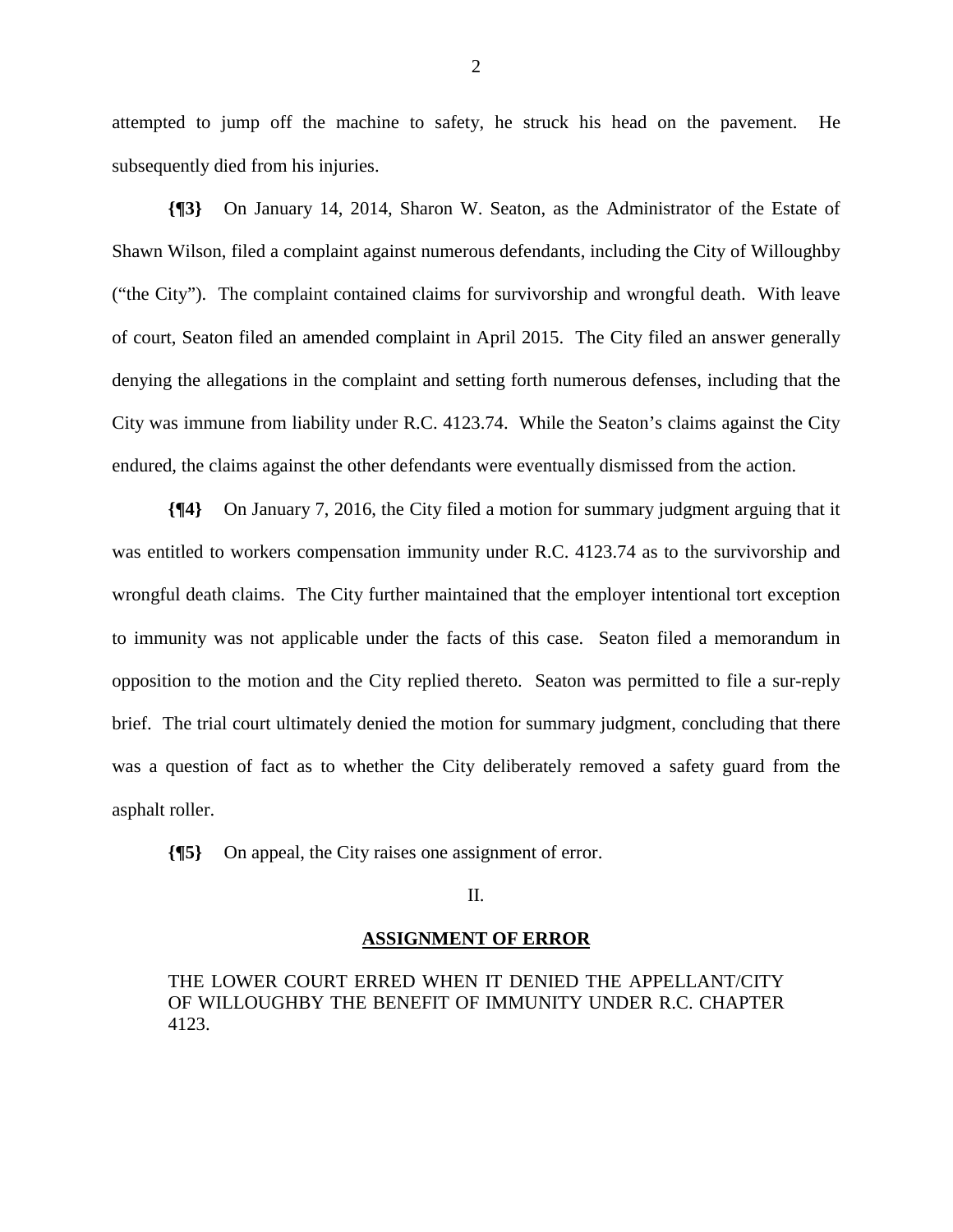**{¶6}** In its sole assignment of error, the City contends that the trial court erred when it denied the motion for summary judgment. This Court disagrees.

**{¶7}** This Court reviews an award of summary judgment de novo. *Grafton v. Ohio Edison Co.*, 77 Ohio St.3d 102, 105 (1996). We apply the same standard as the trial court, viewing the facts in the case in the light most favorable to the non-moving party and resolving any doubt in favor of the non-moving party. *Viock v. Stowe-Woodward Co.*, 13 Ohio App.3d 7, 12 (6th Dist.1983).

**{¶8}** The procedure set forth in Civ.R. 56 "represents a shortcut through the normal litigation process." *AAAA Ents., Inc. v. River Place Community Urban Redevelopment Corp*., 50 Ohio St.3d 157, 161 (1990). Pursuant to Civ.R. 56(C), summary judgment is proper if:

(1) No genuine issue as to any material fact remains to be litigated; (2) the moving party is entitled to judgment as a matter of law; and (3) it appears from the evidence that reasonable minds can come to but one conclusion, and viewing such evidence most strongly in favor of the party against whom the motion for summary judgment is made, that conclusion is adverse to that party.

*Temple v. Wean United, Inc.*, 50 Ohio St.2d 317, 327 (1977).

**{¶9}** While the moving party bears the initial burden of showing that no genuine issue of material fact exists for trial, once the moving party satisfies its burden, the nonmoving party may not rest upon the mere allegations or denials of the party's pleadings. *Dresher v. Burt*, 75 Ohio St.3d 280, 292-293 (1996). Rather, the burden then shifts to the non-moving party to respond, with affidavits or as otherwise permitted by Civ.R. 56, setting forth specific facts which show that there is a genuine issue of material fact for trial. *Id*. at 293. Civ.R. 56(C) designates the "pleadings, depositions, answers to interrogatories, written admissions, affidavits, transcripts of evidence, and written stipulations of fact, if any, timely filed in the action," as proper in demonstrating that there is no genuine issue as to any material fact and that the moving party is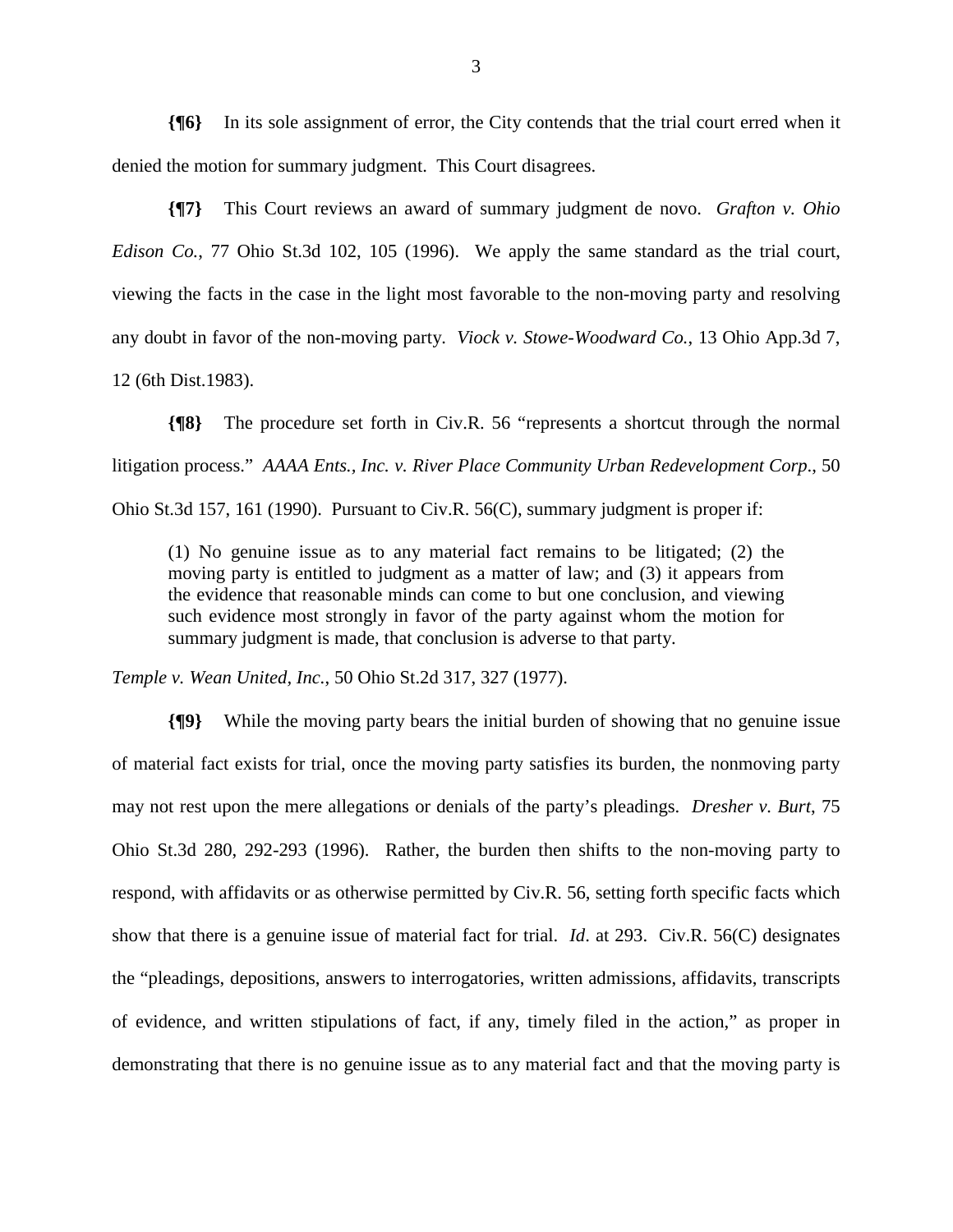entitled to judgment as a matter of law. *Id*. at 292-293. Throughout, the evidence must be construed in favor of the non-moving party. *Temple,* 50 Ohio St.2d at 327*.* A disputed fact is material if it impacts the outcome of the case under the applicable substantive law. *Russell v. Interim Personnel, Inc.*, 135 Ohio App.3d 301, 304 (6th Dist.1999).

**{¶10}** "R.C. 4123.74 provides immunity to employers from damage liability to employees[.]" *Catalano v. Lorain*, 161 Ohio App.3d 841, 2005-Ohio-3298, ¶ 11 (9th Dist.). Pursuant to the immunity conferred by R.C. 4123.74, a workers' compensation claim is an employee's exclusive remedy for most workplace injuries. *Cincinnati Ins. Co. v. DTJ Ents*., 143 Ohio St.3d 197, 2015-Ohio-843, ¶ 7. "But when an employee seeks damages resulting from an act or omission committed by the employer with the intent to injure, the claim arises outside of the employment relationship, and the workers' compensation system does not preempt the employee's cause of action." *Id*. at ¶ 7, citing *Brady v. Safety-Kleen Corp*., 61 Ohio St.3d 624 (1991), paragraph one of the syllabus. The requirements for employer liability are set forth in R.C. 2745.01, which states:

(A) In an action brought against an employer by an employee, or by the dependent survivors of a deceased employee, for damages resulting from an intentional tort committed by the employer during the course of employment, the employer shall not be liable unless the plaintiff proves that the employer committed the tortious act with the intent to injure another or with the belief that the injury was substantially certain to occur.

(B) As used in this section, "substantially certain" means that an employer acts with deliberate intent to cause an employee to suffer an injury, a disease, a condition, or death.

(C) Deliberate removal by an employer of an equipment safety guard or deliberate misrepresentation of a toxic or hazardous substance creates a rebuttable presumption that the removal or misrepresentation was committed with intent to injure another if an injury or an occupational disease or condition occurs as a direct result.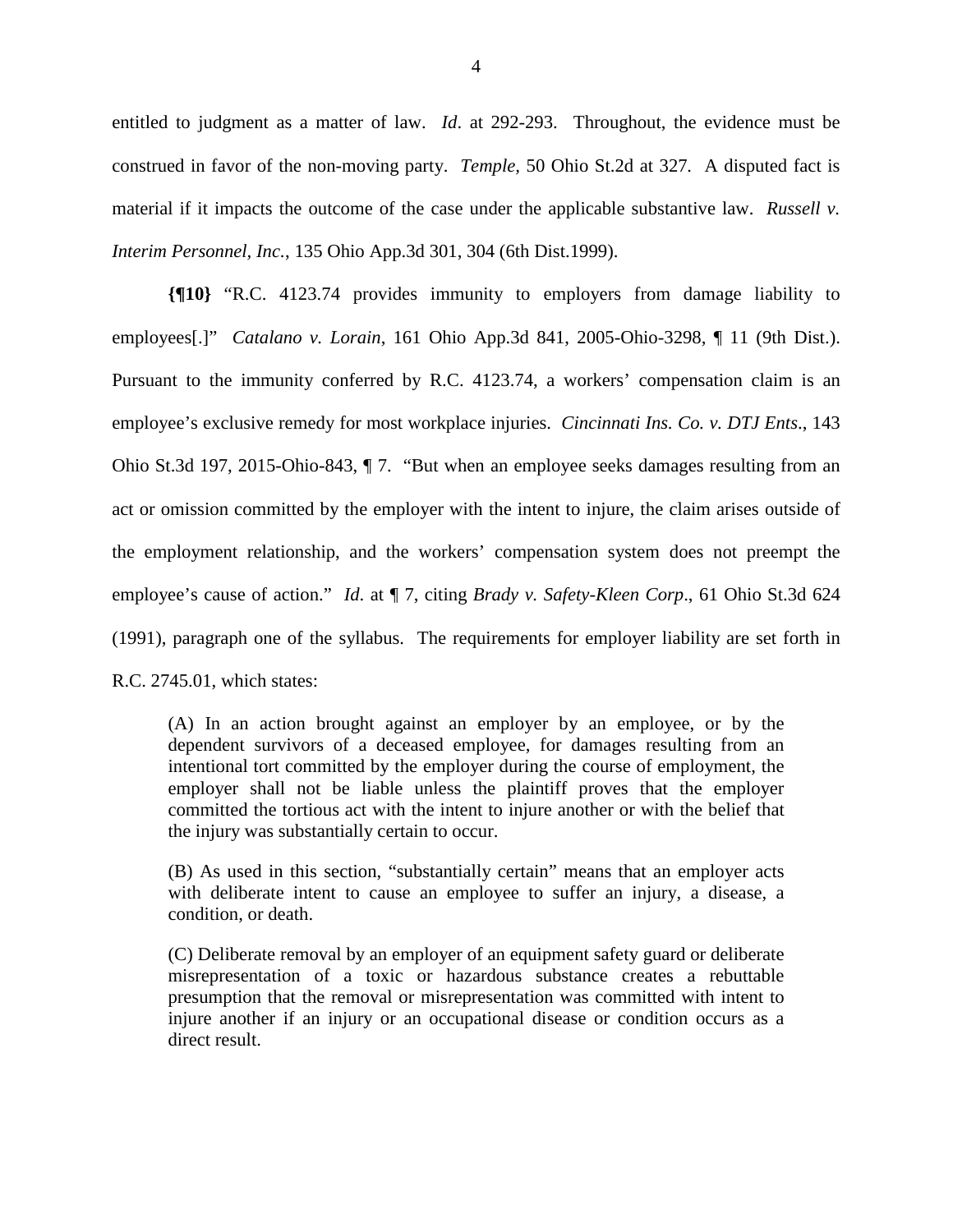**{¶11}** The Supreme Court held that, "as used in R.C. 2745.01(C), 'equipment safety guard' means a device designed to shield the operator from exposure to or injury by a dangerous aspect of the equipment, and the 'deliberate removal' of an equipment safety guard occurs when an employer makes a deliberate decision to lift, push aside, take off, or otherwise eliminate that guard." *Hewitt v. L.E. Myers Co*., 134 Ohio St.3d 199, 2012-Ohio-5317, ¶ 2.

**{¶12}** "[A]bsent a deliberate intent to injure another, an employer is not liable for a claim alleging an employer intentional tort, and the injured employee's exclusive remedy is within the workers' compensation system*.*" *Houdek v. ThyssenKrupp Materials N.A., Inc*., 134 Ohio St.3d 491, 2012-Ohio-5685, ¶ 25. Significantly, however, the Supreme Court of Ohio recently observed that "R.C. 2745.01(C) permits an employee to prove the employer's intent without direct evidence. When the employee is injured as a direct result of the employer's deliberate removal of an equipment safety guard, R.C. 2745.01(C) creates a rebuttable presumption that the employer intended to injure. It is not a separate tort, it merely provides a legally cognizable example of intent to injure." (Internal quotations omitted.) *Cincinnati Ins. Co.* at ¶ 12, quoting *Irondale Indus. Contractors, Inc. v. Virginia Sur. Co., Inc*., 754 F.Supp.2d 927, 933 (N.D.Ohio 2010).

**{¶13}** In its July 12, 2016 journal entry denying the motion for summary judgment, the trial court noted Seaton's contention that Willoughby had removed three separate safety guards, namely (1) the emergency parking brake; (2) the manufacturer's manual for the roller; and (3) the necessary cotter pin master link. The court rejected the notion that either a manufacturer's manual or a master link could qualify as a safety guard. With respect to the parking brake, however, the trial court determined that the parking brake did constitute a safety guard because its primary purpose was to ensure safety by preventing movement when the roller was not in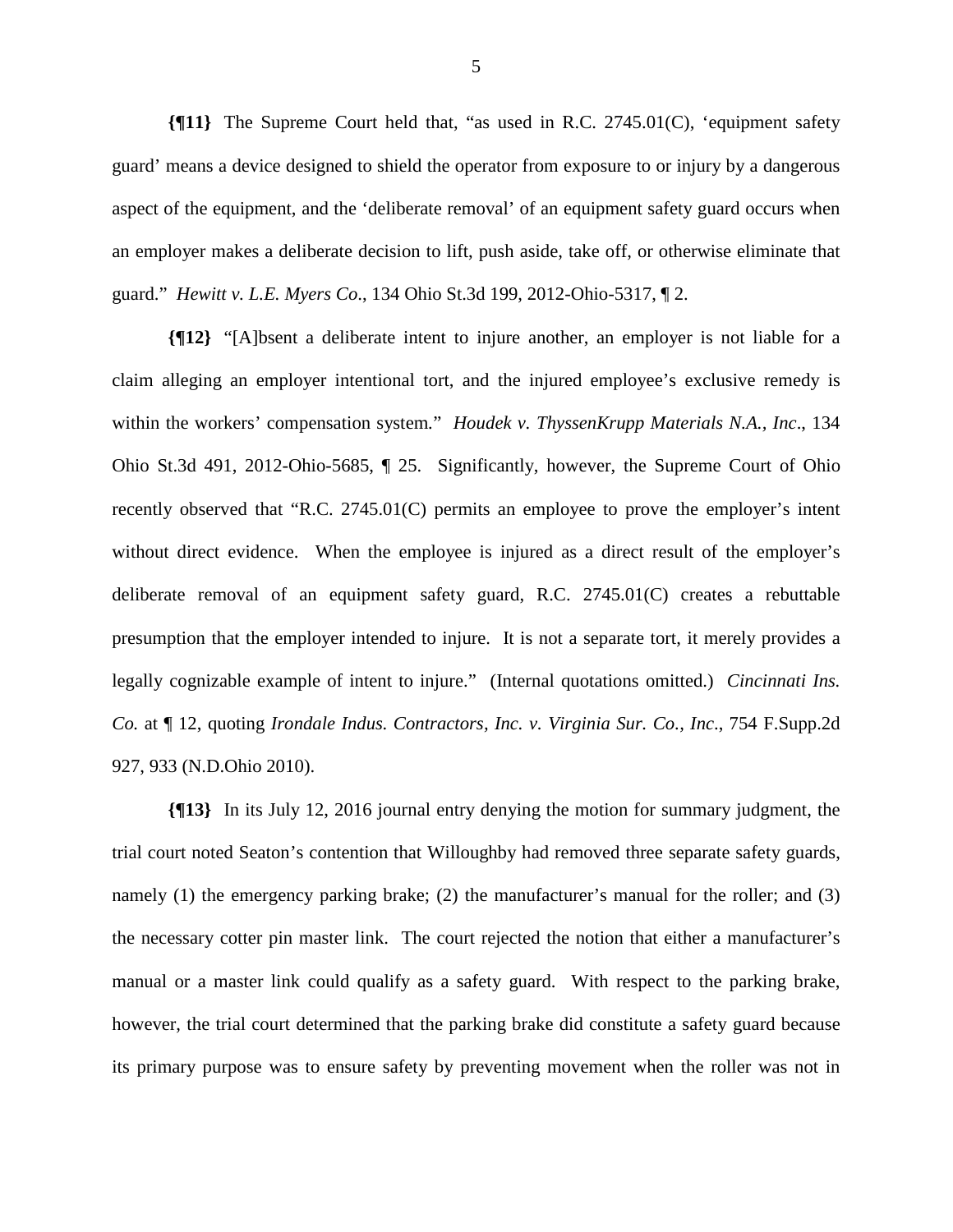motion. The trial court further concluded that there was, at a minimum, a question of fact regarding whether the City had deliberately disabled the parking brake. In reaching this conclusion, the trial court highlighted admissions by City employees that the parking brake had been modified, as well as additional evidence which tended to show that the modifications effectively disabled the parking brake.

**{¶14}** On appeal, the City maintains that it is immune from liability under R.C. 4123.74. While the City does not challenge the trial court's conclusion that the parking brake qualifies as a safety guard, the City contends that the trial court erred in denying the motion for summary judgment because there is no evidence that the City deliberately removed or disabled the parking brake on the asphalt roller. It follows, argues the City, that the employer intentional tort exception to immunity as articulated in R.C. 2745.01(C) is inapplicable in this case because there is no evidentiary basis to conclude that the City made a deliberate decision to remove a safety guard.

**{¶15}** The parties put forth extensive evidence in support of their summary judgment filings. The deposition testimony of George Trost was critical to the trial court's determination that there was a question of fact on the issue of whether the City disabled the parking break. Trost works as a supervisor for the City where he manages and schedules maintenance and repairs to city vehicles. Before ascending to supervisor, Trost worked as a mechanic for the City for 28 years. After the accident that resulted in Wilson's death, Trost, along with several inspectors from the Ohio Bureau of Worker's Compensation, reviewed the roller at the police department. The City had a practice of inspecting the Maudlin once every 100 hours that it was in use. A reading of the meter on the roller suggested that the roller had been in use for approximately 17 hours since its last inspection. The group tested the parking brake at the police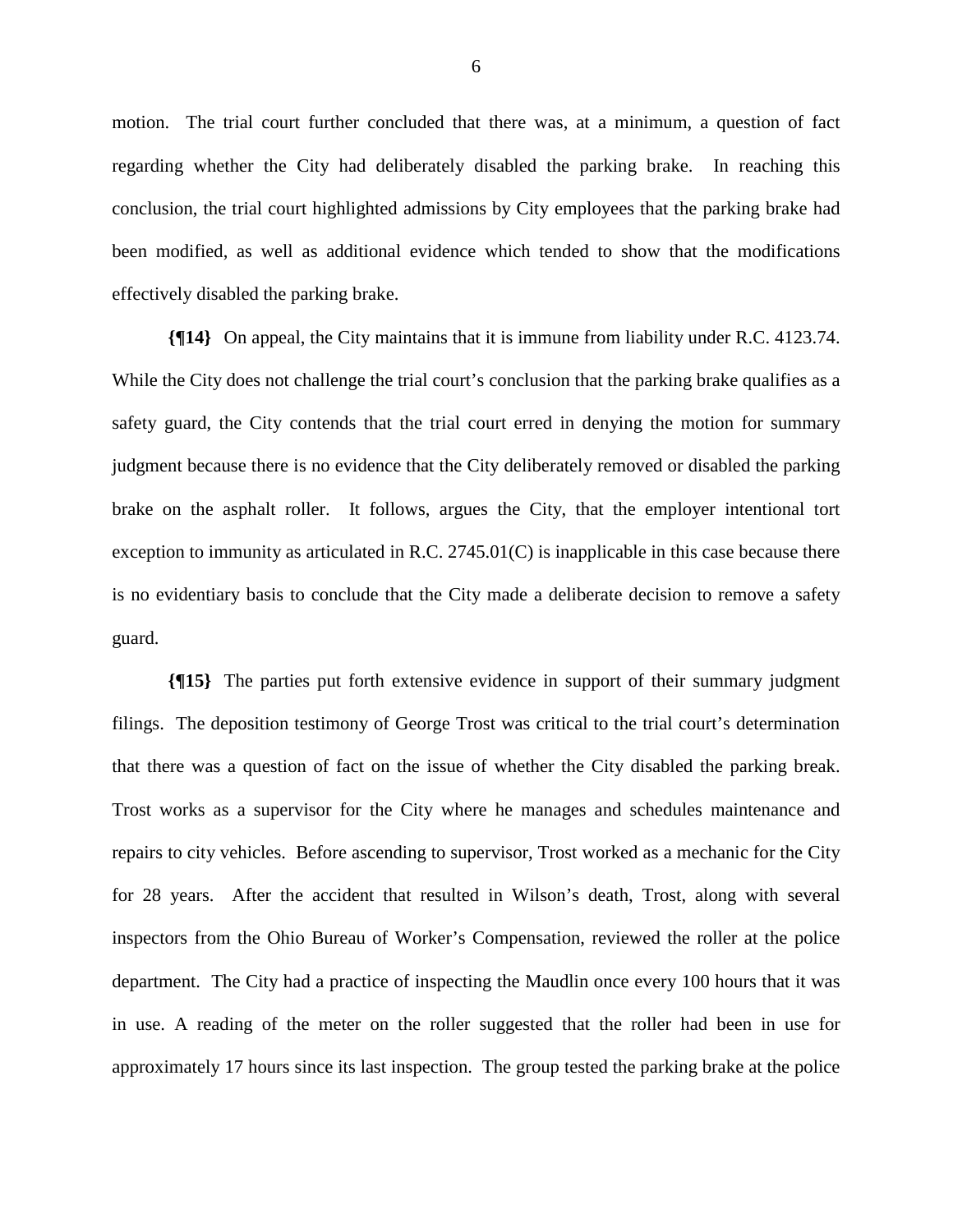station and discovered that the brake was not tight enough and, thus, not operational. Trost indicated that he had no reason to believe the condition of the parking break at the police station was different than the condition of the parking break at the time of the accident. Trost also did not dispute the finding in the BWC's report that the parking brake was in the "on" position when they inspected it at the police station.

**{¶16}** Trost became aware that the parking break needed to be repaired in 2010, prior to the accident. Trost testified that work was done on the brake "shortly thereafter[.]" When asked if he knew whether the modification in anyway effected the roller's braking system, Trost responded, "No, I do not." When pressed on whether he noticed "any difference in the braking before as opposed to after the modification[,]" Trost simply stated, "Nope." When asked if he disagreed with the BWC investigators who observed that the rust on the rotor was evidence that the brake had not been working for some time, Trost responded, "I'm not sure." While other City employees indicated that they had no issues with the parking brake during the time leading up to the accident, Trost acknowledged that he "couldn't say for sure" the last time the parking brake was operational prior to Wilson's accident.

**{¶17}** Though Trost denied having personal knowledge of additional modifications to the parking brake, he admitted during his deposition testimony that, over the years, several other aspects of the parking braking system had been altered, such as adding an extender to the brake lever, lowering the brake mounting bracket, and cutting away part of the sheet metal that surrounds the calipers. While there were service orders for certain repairs, Trost acknowledged that the record keeping in the garage was "absolutely horrible" prior to Wilson's accident. Trost ultimately conceded that "the brakes and the calipers were substantially modified by the [C]ity from the time that they were received from the manufacturer[.]" Woodrow Wilhelm, who served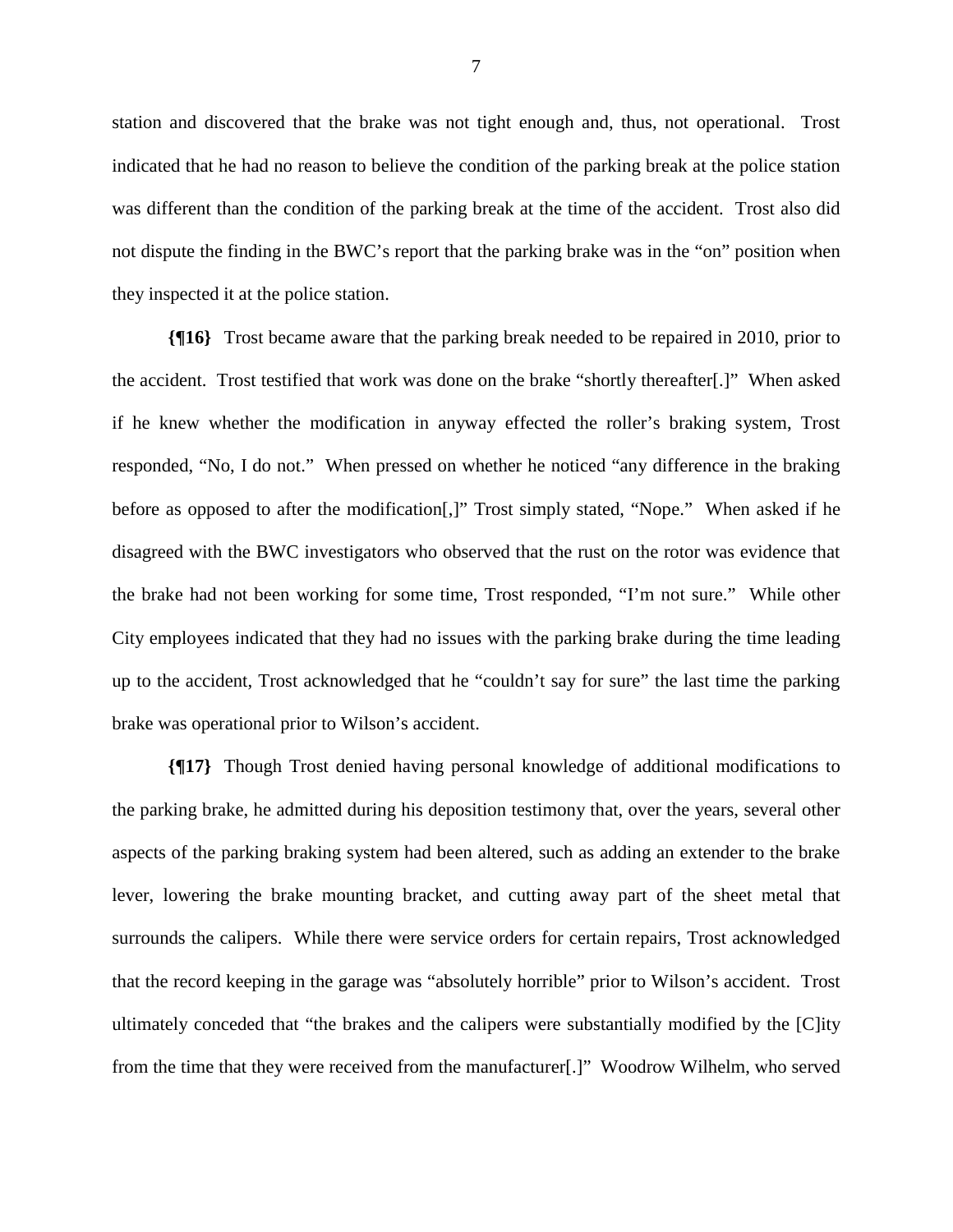as a vehicle maintenance supervisor in the City prior to his retirement, testified that the braking system is one of the most important safety devices on the roller. Wilhelm indicated that he would never modify the braking system on the roller without consulting the manufacturer due to the safety concerns. Both Seaton and the City retained experts who rendered competing opinions on the condition of the parking brake, with Seaton's expert stating that the alteration of the brake caliper level effectively disabled the parking brake.

**{¶18}** Viewing the evidence in favor of the nonmoving party, this Court cannot say that the trial court erred in denying the City's motion for summary judgment. While the City points to the Supreme Court's decisions in *Pixley v. Pro-Pack Industries, Inc*., 142 Ohio St.3d 203, 2014-Ohio-5460 and *Hewitt*, 2012-Ohio-5317, in support of the proposition that there must be "a careful and thorough decision to get rid of or eliminate an equipment safety guard[,]" the evidentiary posture in those cases was completely different than the case at bar. *Pixley* at ¶ 19, quoting *Hewitt* at ¶ 29. In *Pixley*, the high court concluded that R.C. 2745.01(C) was inapplicable because there was no evidence that the defendant tampered with the safety guard or did anything that "otherwise caused the [safety guard] to fail." *Pixley* at ¶ 21. Likewise, in *Hewitt*, the Supreme Court concluded that the failure to instruct employees to wear protective items and take precautionary measures did not equate to the deliberate removal of a safety guard. *Hewitt* at  $\llbracket$  30. Here, Trost acknowledged that the parking brake was substantially modified by the City. Wilhelm indicated that altering the design of the parking brake without consulting the manufacturer was "dangerous" because those modifications would substantially alter "the safety aspect" of the roller's design. While there was contrasting evidence, including competing statements from experts, regarding the functionality of the parking brake prior to the accident, Seaton presented evidence that the City's modifications disabled the parking brake. Even though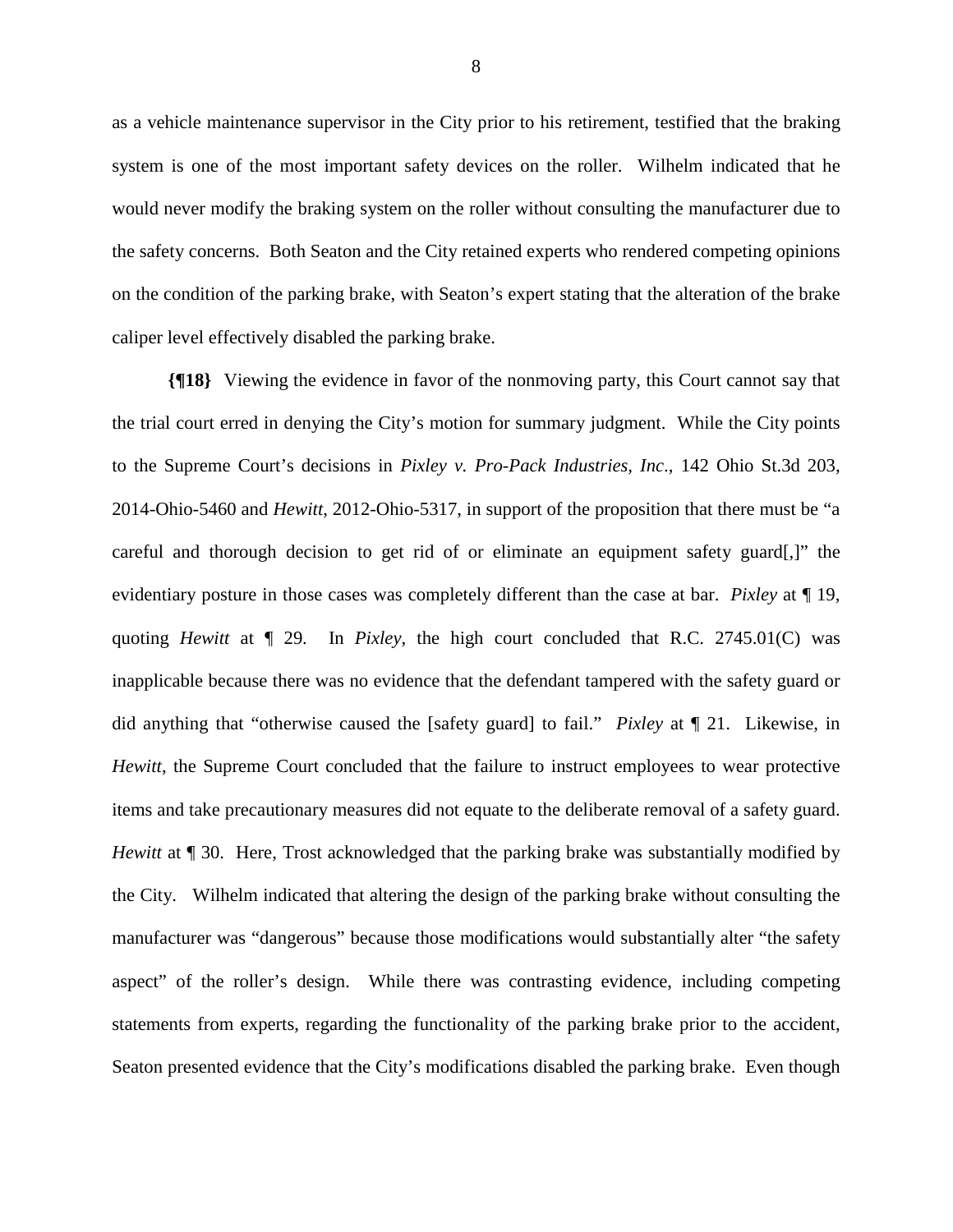the City presented evidence that the roller was used without incident prior to the accident, we are mindful that "[s]imply because people are not injured, maimed or killed every time they encounter a device or procedure is not solely determinative of the question of whether the procedure or device is dangerous or unsafe." *Taulbee v. Adience, Inc., BMI Div.*, 120 Ohio App.3d 11, 20 (10th Dist.1997), quoting *Cook v. Cleveland Elec. Illum. Co.*, 102 Ohio App.3d 417, 429-430 (8th Dist.1995). Thus, under these circumstances, where there remains a question of material fact regarding whether the City deliberately removed a safety guard by disabling the parking brake, we cannot say that the trial court erred in denying the City's motion for summary judgment.

**{¶19}** The City's assignment of error is overruled.

## III.

**{¶20}** Willoughby's assignment of error is overruled. The judgment of the Summit County Court of Common Pleas is affirmed.

 $\overline{a}$ 

Judgment affirmed.

There were reasonable grounds for this appeal.

 We order that a special mandate issue out of this Court, directing the Court of Common Pleas, County of Summit, State of Ohio, to carry this judgment into execution. A certified copy of this journal entry shall constitute the mandate, pursuant to App.R. 27.

 Immediately upon the filing hereof, this document shall constitute the journal entry of judgment, and it shall be file stamped by the Clerk of the Court of Appeals at which time the period for review shall begin to run. App.R. 22(C). The Clerk of the Court of Appeals is